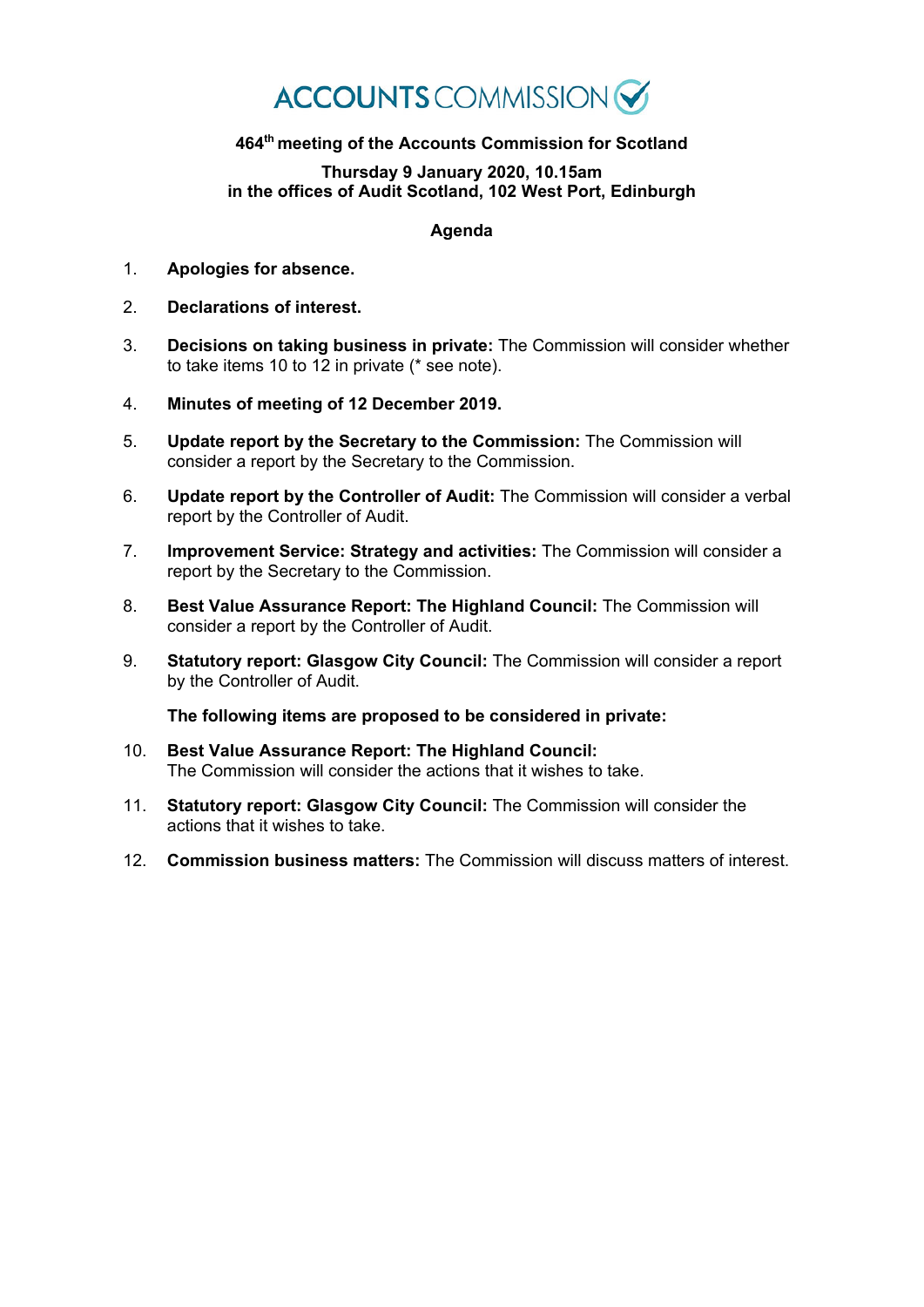- \* It is proposed that items 10 to 12 be considered in private because:
	- Item 10 requires the Commission to consider actions in relation to a report by the Controller of Audit. The Commission is then obliged by statute to inform the appropriate council of its decisions, which the Commission does before making the decision public.
	- Item 11 requires the Commission to consider actions in relation to a report by the Controller of Audit. The Commission is then obliged by statute to inform the appropriate council of its decisions, which the Commission does before making the decision public.
	- Item 12 may be required if there are any confidential matters that require to be discussed outwith the public domain. The Chair will inform the meeting in public at the start of the meeting if this item is required and what it covers